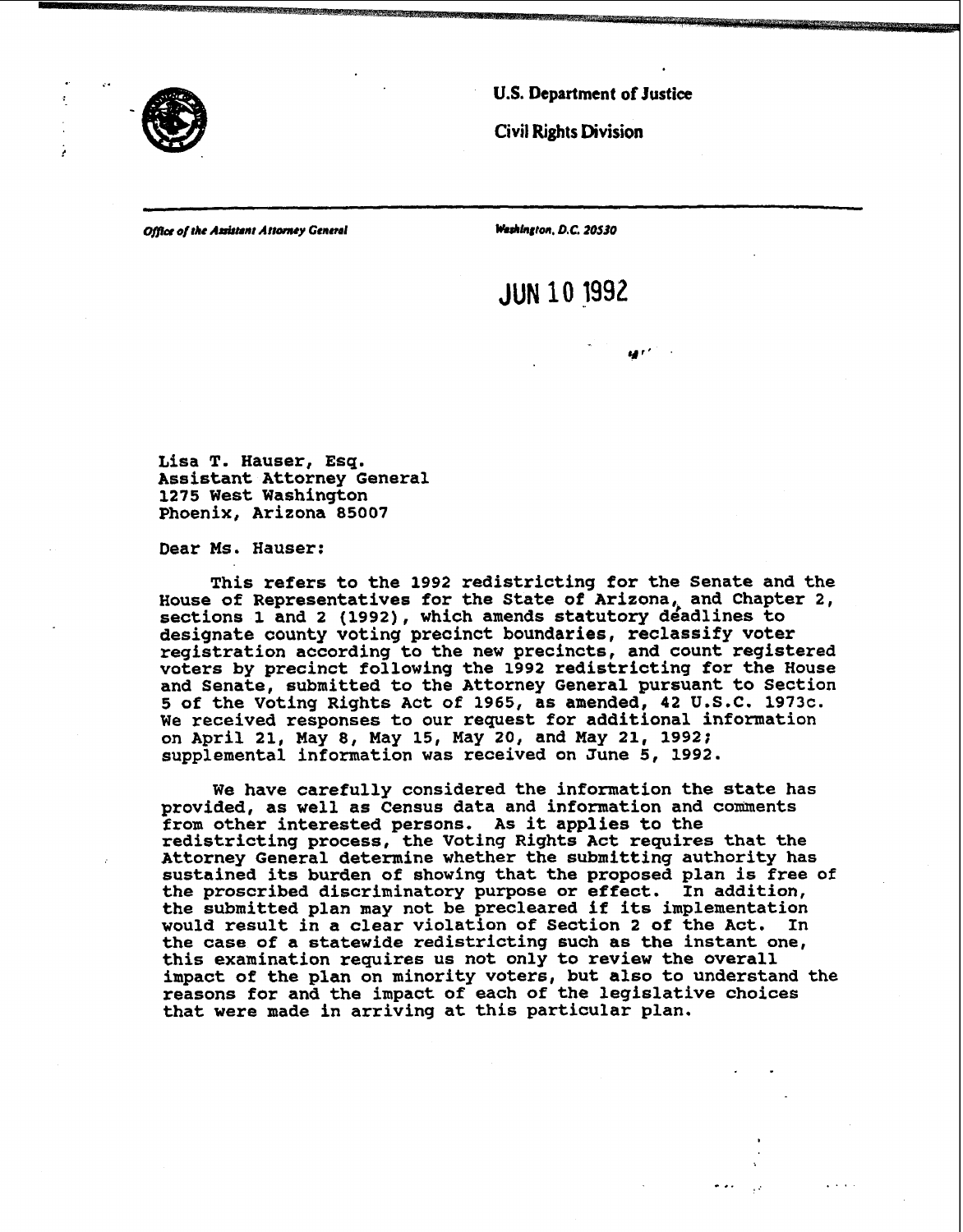**In making these judgments, we apply the legal rules and precedents established- by the federal courts and our published administrative guidelines. See, e.g., 28 C.P.R. 51.52 (a),**  51.55, 51.56. For example, we cannot preclear those portions of **a** plan where the legislature has deferred to the interests of incumbents while refusing to accommodate the community interests 51.55, 51.56. For example, we cannot preclear those portions of<br>a plan where the legislature has deferred to the interests of<br>incumbents while refusing to accommodate the community interests<br>shared by insular minorities. S a plan where the legislature has deferred to the interests of incumbents while refusing to accommodate the community interests shared by insular minorities. See, e.g. **Garza v. County of Los** Cir. 1984), cert. denied, 471 U.S. 1135 (1985). Such concerns are frequently related to the unnecessary fragmentation of minority communities. See 28 C.F.R. 51.59. <sup>'We</sup> endeavor to **evaluate these issues in the context of the demographic changes which compelled the particular jurisdiction's need to redistrict (u.).Finally, our entire review is guided by the principle**  that the Act ensures fair election opportunities and does not **require that any jurisdiction attempt to guarantee racial or ethnic pxoportional results.** 

**With these considerations in mind, we have reviewed the legislative choices made by the State of Arizona. Demographic** changes in the state during the past decade have resulted in an **overall population increase. Among minority groups, the Hispanic growth has been the most significant. The Hispanic population has grown at a rate of 56 percent, and there has been a 2.6 percentage point increase (from 16.2 to 18.8) in the Hispanic proportion of the total population from 1980 to 1990. Our analysis shows that, in large part, the Arizona House and Senate redistricting plan meets Section 5 preclearance requirements.** 

**In the southeastern area of the state, however, the proposed configuration of district boundary lines appears to have been drawn in such a way as to minimize Hispanic voting strength. Specifically, we refer to the considerable concentration of Hispanic population in Santa Cruz County (78% Hispanic in population), which the submitted plan divides among three legislative districts (Districts 8, 9 and 11). We are aware that alternative plans were rejected which would have avoided this fragmentation and more fairly recognized this concentration of Hispanic voters by dividing them between two districts, thereby creating an additional district in the southern part of the state in which Hispanic voters would have** the potential to elect representatives of their choice. Insufficient nonracial explanations have been advanced for this unnecessary fragmentation. While we have noted the **state's explanation that the proposed districting in this** 

المناطق التعلويات التعاطيفية